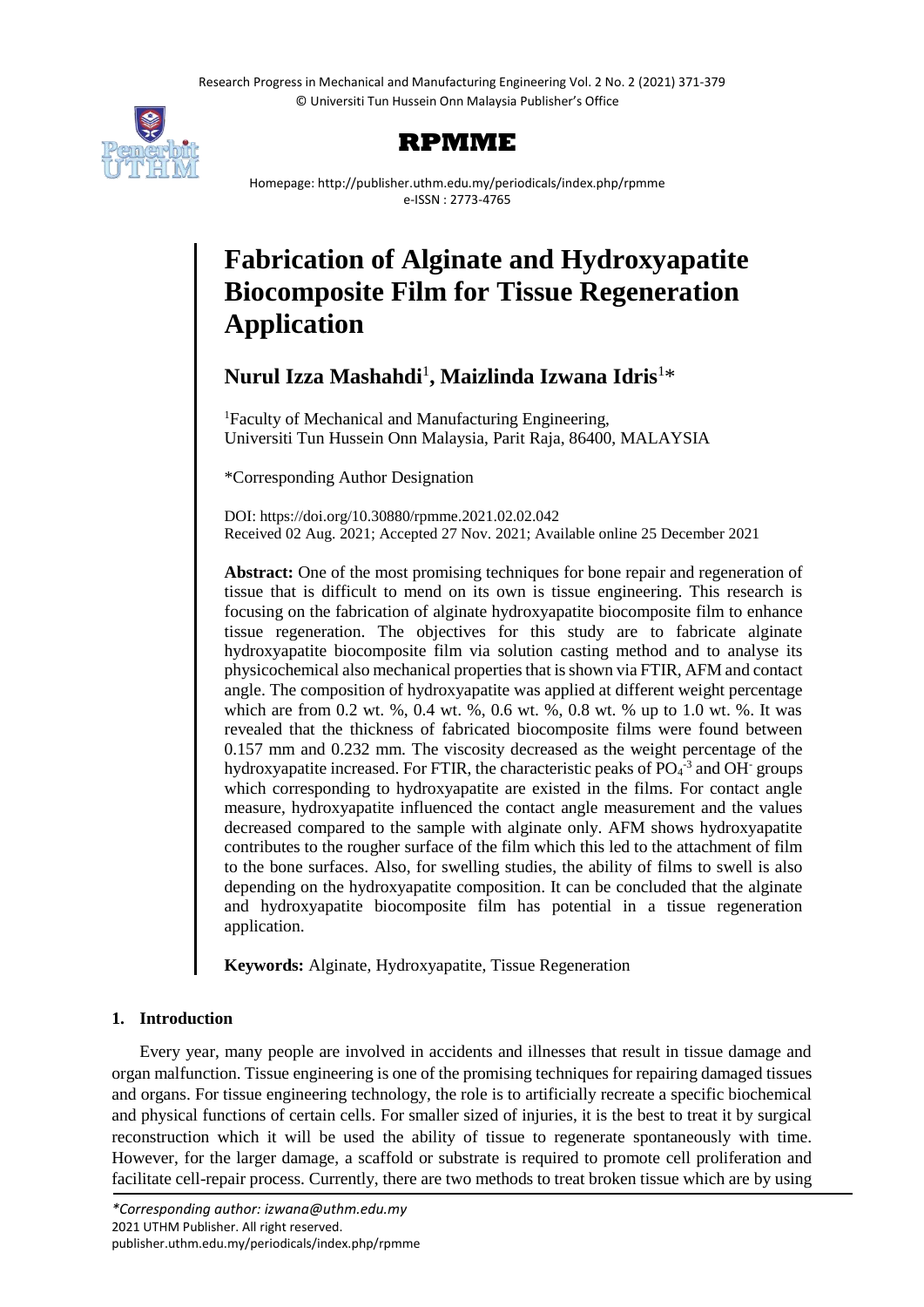autograft and allograft. However, there are few drawbacks of those methods such as the unavailability of matching donor tissue, higher risk of disease transmission and immune rejection [1].

The mechanical and structural properties need to be investigated properly as it is a man-made thing that requires so much knowledge. Sodium alginate is a natural polysaccharide that is obtained from sea algae and helps in treating the lose bone as well as defect bone. This natural polymer has been investigated and widely used for many fields such as biomedical application because of its biocompatibility, relatively low cost, low toxicity and mild gelation when adding divalent cations [2]. It is biodegradable because it dissolved slowly in the body when the crosslinking agents in the alginate release and exchange reaction with monovalent cations found in the body fluids. However, it has some drawbacks such as low mechanical strength and lack of interaction [3]. On the other hand, hydroxyapatite is naturally occurring mineral form of calcium apatite which then makes calcium phosphates and its derivatives ae of great interest to various field of science [4]. It is biocompatible, bioactive and thermodynamically stable in the body fluid which makes it become one of the suitable material to be used in biomedical field [5].

The objectives of this research are to fabricate alginate and hydroxyapatite biocomposite film via solution casting method, to investigate the physiochemical and mechanical properties of alginate and hydroxyapatite biocomposite film, and also to study the swelling activities of the biocomposite film.

#### **2. Materials and Methods**

#### 2.1 Materials

Sodium alginate (NaC<sub>6</sub>H<sub>7</sub>O<sub>6</sub>), hydroxyapatite and calcium chloride (CaCl<sub>2</sub>) were obtained from Sigma-Aldrich.

#### 2.2 Methods

To prepare the sample, solution casting method was done. 1 g of sodium alginate was added to 100 ml of deionized water and they were dissolved by using magnetic stirrer. The mixed solution of sodium alginate with hydroxyapatite was prepared in appropriate composition based on Table 1. Then, the mixture was stirred until hydroxyapatite fully dissolved in sodium alginate solution. After that, 20 ml of film-forming solution was poured into petri dish and left at room temperature for 24 hours. The thin film then was immersed in 200 mL of calcium chloride, CaCl2 for crosslinking for 60 minutes. Finally, thin film was washed with deionized water to remove excess Ca2+ and left to dry at room temperature for 48 hours.

| No. | Alginate, ml | Hydroxyapatite, g        | Label        |
|-----|--------------|--------------------------|--------------|
|     | 100          | $\overline{\phantom{0}}$ | <b>SA</b>    |
|     | 100          | 0.2                      | <b>SH0.2</b> |
|     | 100          | 0.4                      | <b>SH0.4</b> |
|     | 100          | 0.6                      | <b>SH0.6</b> |
|     | 100          | 0.8                      | <b>SH0.8</b> |
|     | 100          | 0.1                      | <b>SH1.0</b> |

| Table 1: Composition of alginate and hydroxyapatite |  |  |
|-----------------------------------------------------|--|--|
|                                                     |  |  |

Swelling test, viscosity test and thickness measurement are the three types of physical testing that have been performed. For characterization of the film, another 3 types of tests have been done which are contact angle measurement, surface roughness by using AFM and FTIR analysis. Viscosity test is done by dipped Viscolite700 into the solution. Meanwhile, thickness of the films was measured with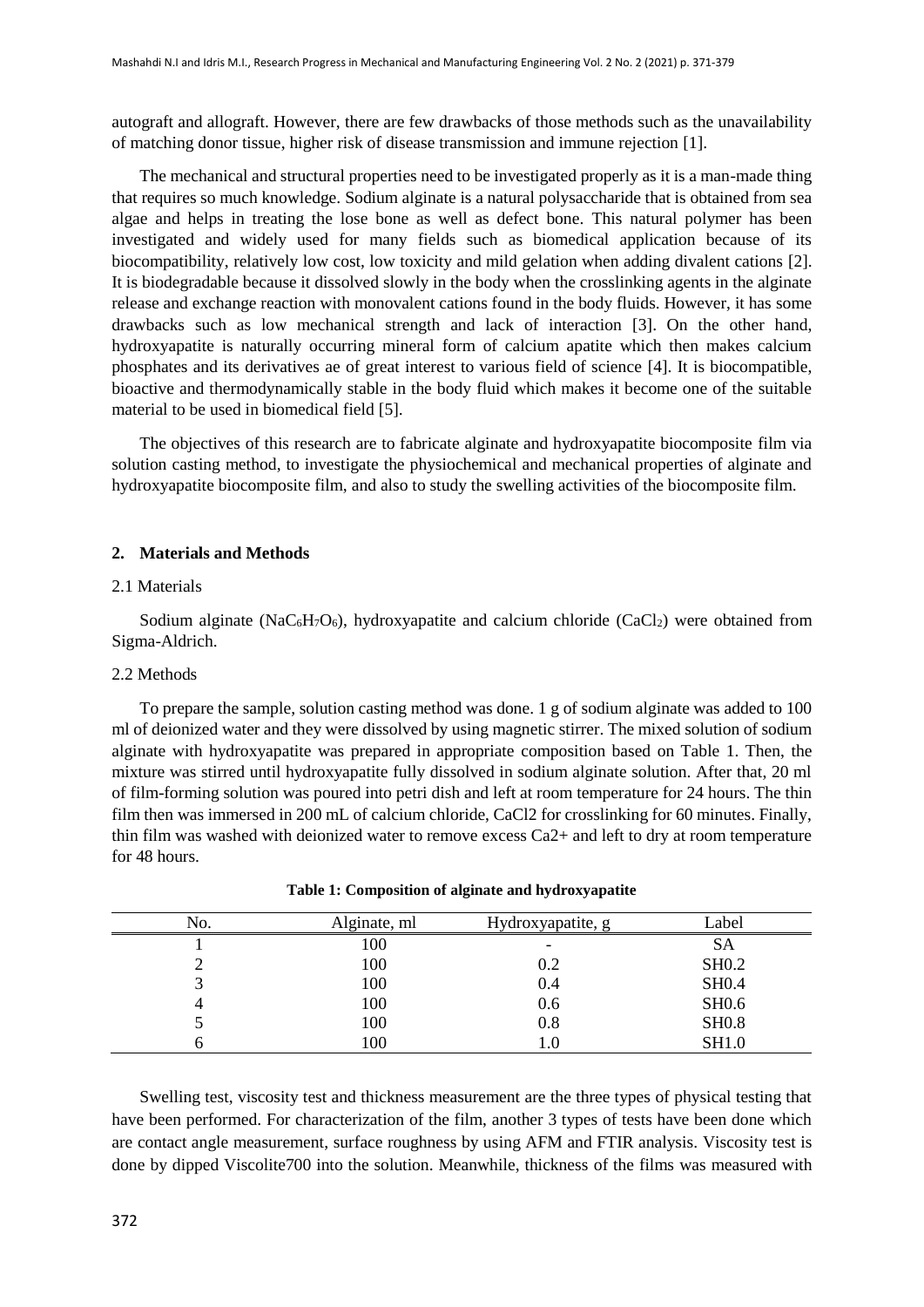using digital micrometer and swelling test was done by soaked the samples in superabsorbent polymer for 30 minutes, 60 minutes and 120 minutes. The functional group, molecular and chemical structure of alginate/hydroxyapatite film were identified by using FTIR spectrometer with a wavelength of 4000- 600 cm-1 . The next testing is contact angle measurement which is used to investigate the wettability of the film. 1µl of water was injected into the sample. AFM (XE-100) was used to examine the surface roughness of biocomposite film.

## **3. Results and Discussion**

### 3.1 Fabrication of alginate hydroxyapatite biocomposite film

After they were fabricated, the biofilms were left for 24 hours in room condition to let it stable before crosslink with calcium chloride, CaCl so that chapped sample would not be produced. When the crosslinking process done, the samples left in the room temperature for 48 hours and the perfect, firm thin biofilms produced as in Figure 1. During crosslinking process, when sodium alginate exposed to calcium ions, it form ionic bond between alginate chains which resulting in physical gel with highly tunable mechanical properties [6].



**Figure 1: Fabricated alginate/hydroxyapatite biocomposite film**

### 3.2 Viscosity test

It can be seen that the viscosity of Alg/HAP decreased when the content of hydroxyapatite increased from 0.2 wt. %, 0.4 wt. %, 0.6 wt. %, 0.8 wt. % and 1.0 wt. %. The higher the concentration of hydroxyapatite, the lower the viscosity. A higher molecular weight should, in theory, resulting in more binding between chains. It is important to note that when the molecular weight of the solution decreases, the viscosity of the solution increases substantially, making it easier to distribute a concentration of alginate in a given volume of distilled water. When cells are grown in a medium with high viscosity, their morphology is immediately altered, as cell length [7].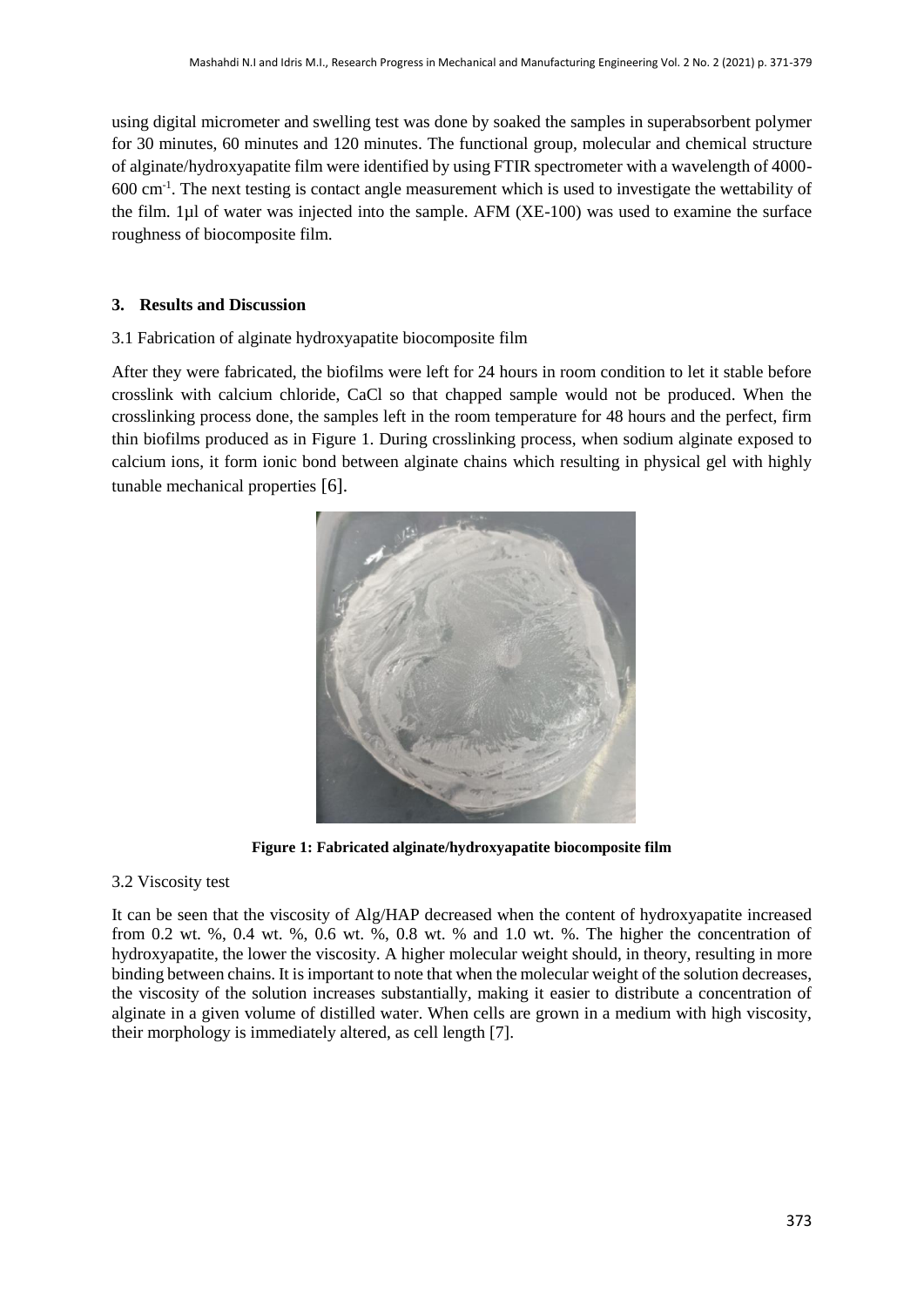

**Figure 2: Viscosity of Alg/HAP**

### 3.2 Thickness measurement

Each samples' thickness were measured for three time and then the average is calculated to get more accurate data. Table 2 shows the thickness of the samples. Thickness will likely influence various aspects of biofilm architecture, including density, shape and porosity, as well as the redox gradient and hence the local biofilm environment in general [8].

| Sample            | Thickness at | Thickness at | Thickness at trial | Average   | Standard  |
|-------------------|--------------|--------------|--------------------|-----------|-----------|
|                   | trial 1, mm  | trial 2, mm  | $3. \text{mm}$     | thickness | deviation |
| SH <sub>0.2</sub> | 0.291        | 0.153        | 0.231              | 0.225     | 0.474     |
| <b>SHO.4</b>      | 0.146        | 0.174        | 0.152              | 0.232     | 0.482     |
| <b>SH0.6</b>      | 0.144        | 0.212        | 0.129              | 0.192     | 0.438     |
| <b>SHO.8</b>      | 0.208        | 0.201        | 0.247              | 0.218     | 0.467     |
| <b>SH1.0</b>      | 0.154        | 0.150        | 0.167              | 0.157     | 0.396     |

**Table 2: Thickness of thin film**

# 3.2 Swelling studies

The swelling degrees of Alg/HAP biofilms with different concentration of hydroxyapatite are as shown in Table 3. As can be seen, both samples for SH0.6, it reached the maximum within the first 30 minutes and then burst. This was most likely due to the polymer network collapsing as a result of the increased water absorption. Incorporation of HA into the film formulation also resulted to decrease in the swelling degree. Higher concentrations of HA in the biofilms led to much lower swelling degrees, probably owing to increase in the crosslinking density caused by alginate-HA interaction. In this research, SH0.8 has higher average swelling compared to SH1.0. Overall, the swelling percentage is almost double at every time they are being weighed. It is important to note that differences in HA concentration had a considerable impact on the swelling behaviour of the samples. It can be determined that HA powders do not remain homogenously dispersed in the polymer solution [9].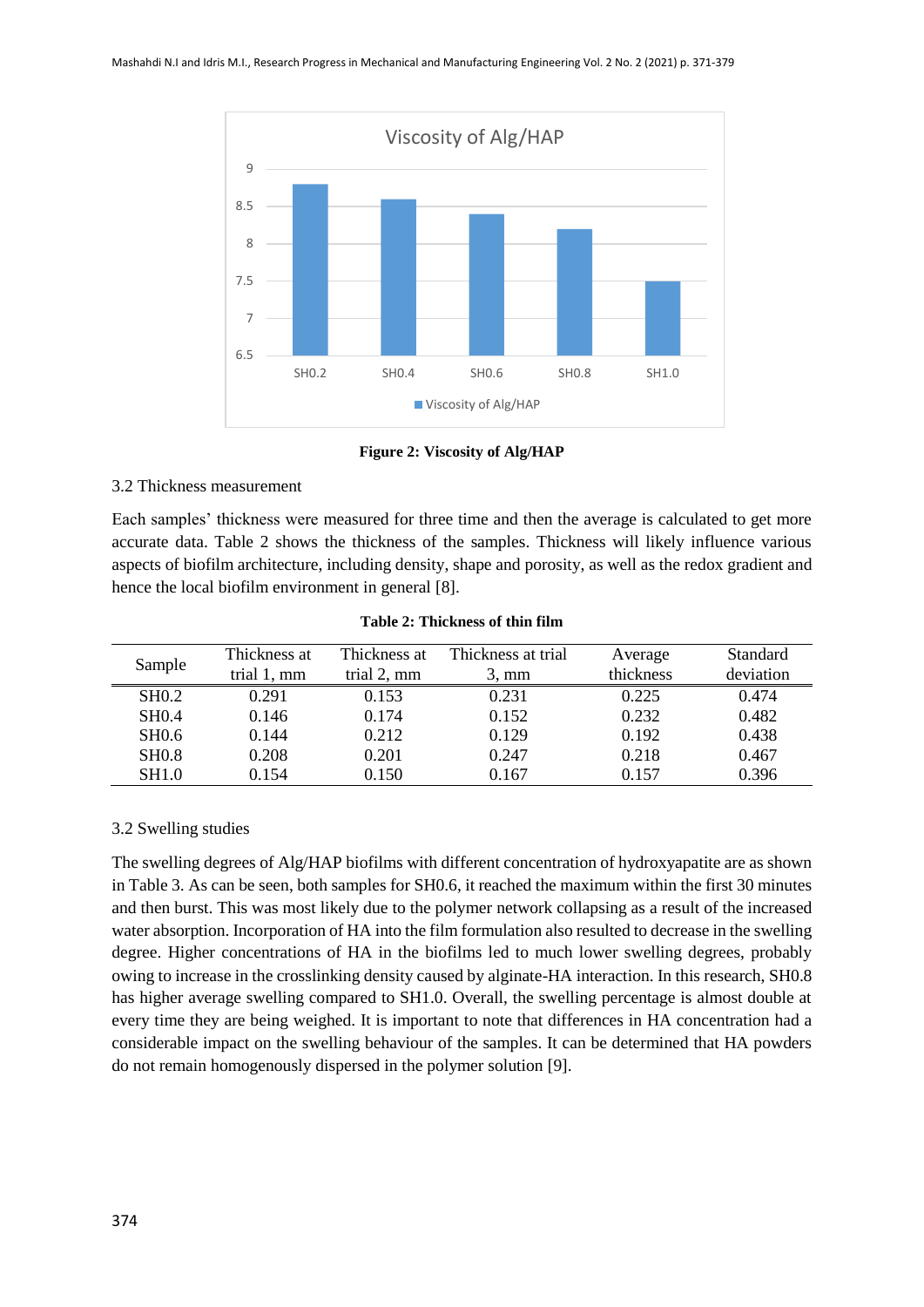| Sample       | Trial | Swelling percentage, % |         | Average swelling, %      |              |                          |              |
|--------------|-------|------------------------|---------|--------------------------|--------------|--------------------------|--------------|
|              |       | 30 mins                | 60 mins | 120 mins                 | 30 mins      | 60                       | 120          |
|              |       |                        |         |                          |              | mins                     | mins         |
| <b>SH0.6</b> |       | <b>Burst</b>           |         | $\overline{\phantom{0}}$ | <b>Burst</b> | $\overline{\phantom{0}}$ |              |
|              |       |                        |         |                          |              |                          |              |
| <b>SH0.8</b> |       | 66                     | 137     | <b>Burst</b>             | 73           | 125                      | <b>Burst</b> |
|              |       | 80                     | 113     |                          |              |                          |              |
| SH1.0        |       | 19                     | 43      | <b>Burst</b>             | 50           | 112                      | <b>Burst</b> |
|              |       | 82                     | 180     |                          |              |                          |              |

#### **Table 3: Swelling data of Alg/HAP**

3.2 Fourier Transform Infrared Spectroscopy Analysis (FTIR)

Figure 3 exhibits the broad peak at  $3372 \text{ cm}^{-1}$  which are representing the hydroxyl group. Peaks at 1628 cm<sup>-1</sup> and 1418 cm<sup>-1</sup> show asymmetric and symmetric stretching of the carboxyl group in sodium alginate. The characteristic peaks of  $PO<sub>4</sub><sup>-3</sup>$  and OH groups which corresponding to hydroxyapatite were existed in the synthesized powders. For OH<sup>-</sup> groups, the peaks locations are around 940-962 cm<sup>-1</sup> which corresponding to bending an at peaks  $1628 - 1599$  cm<sup>-1</sup> is the stretching of COO<sup>-</sup> of carboxylic appear to be shifted. The main reasons are due to the interaction of hydroxyapatite with Ca atoms and oxygen from sodium alginate [10,11].  $CO_3^2$  is produced from  $CO_2$  during synthesis process.  $PO_4^{-3}$  stretching bands at 1021 - 1010 cm<sup>-1</sup> are become sharp and narrow due to the rise in the percentage of sodium alginate concentration while bands at  $625 - 623$  cm<sup>-1</sup> are referring to phosphate bending vibration.



**Figure 3: FTIR of alginate only and Alg/HAP**

#### 3.2 Contact angle analysis

For this research, the value of contact angle fluctuates and does not show constant trend as the concentration of hydroxyapatite increases as shown in Figure 4 and Table 4. However, all samples show hydrophilic properties as the contact angle recorded are less than 90º. The liquid drop spread out on the solid surface if the liquid molecules are strongly attracted to the solid molecules, resulting in a low contact angle. Overall, hydroxyapatite influenced the contact angle measurement and the values decreased as compared to sample of alginate only. This shows that the film with hydroxyapatite can easily attached to the bone and led to faster recovery on the defect surfaces.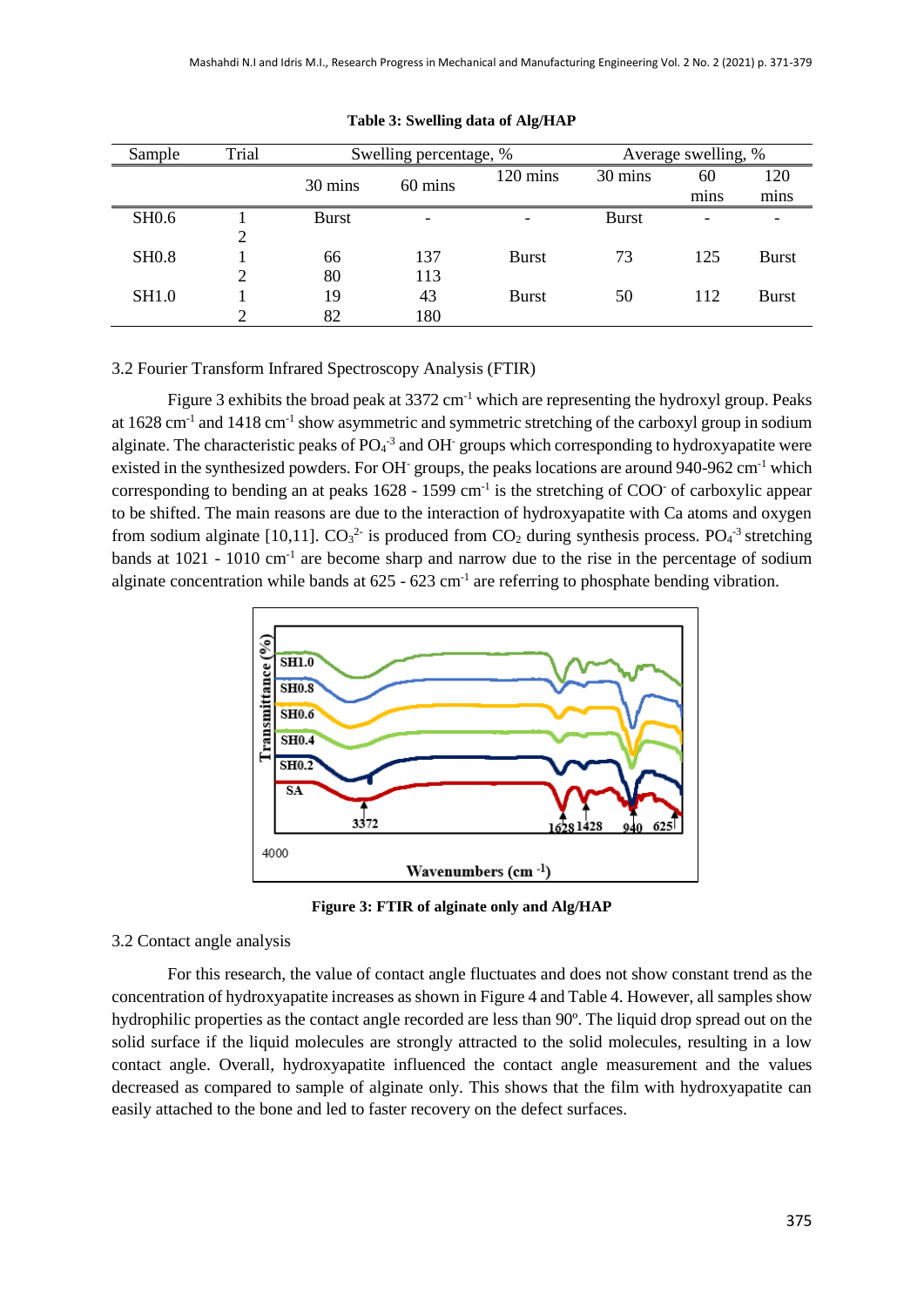

**Figure 4: Contact angle of SA and Alg/HAP: a) SA, b) SH0.2, c) SH0.4, d) SH0.6, e) SH0.8 and f) SH1.0**

| Sample       | Contact angle, $\Omega$ |
|--------------|-------------------------|
| <b>SA</b>    | 61.4                    |
| <b>SHO.2</b> | 9.8                     |
| <b>SH0.4</b> | 6.1                     |
| <b>SH0.6</b> | 9.8                     |
| <b>SH0.8</b> | 34.5                    |
| <b>SH1.0</b> | 9.9                     |

| Table 4: Contact angle of thin film |  |  |  |
|-------------------------------------|--|--|--|
|-------------------------------------|--|--|--|

3.2 Atomic Force Microscope analysis (AFM)

It was found that the average surface roughness, RA of Alg/HAP biofilms at concentration of hydroxyapatite 0.2 wt. %, 0.4 wt. %, 0.6 wt. % and 1.0 wt. % were 3.232 nm, 37.616 nm, 10.198 nm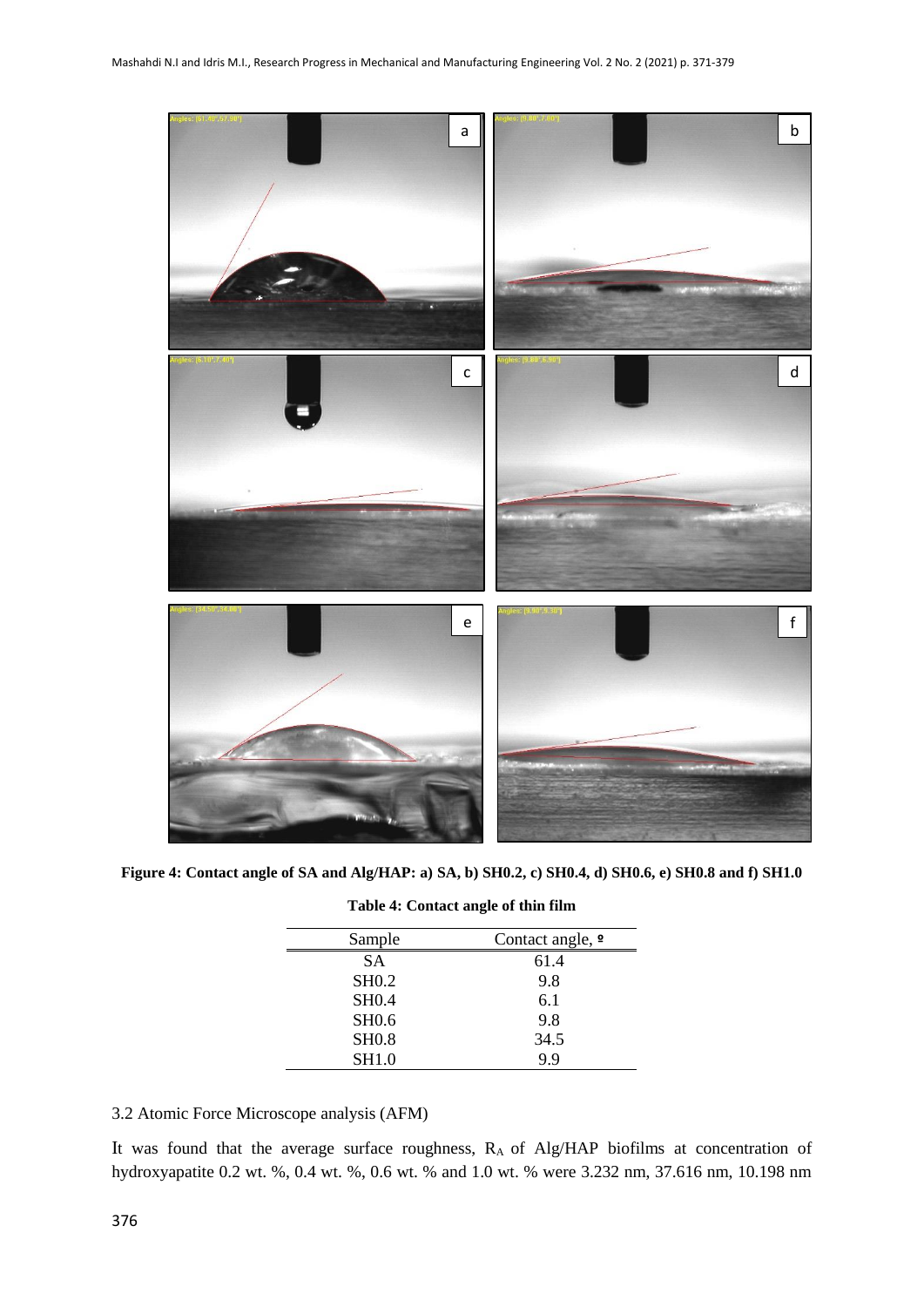and 43.544 nm, respectively as can be seen in Figure 5. The lowest R<sub>A</sub> was for SH0.2 which is 3.232 nm while the highest value was for SH1.0 which is 43.544 nm. Based on Figure 6, he topography texture of the films are different based on the concentration of hydroxyapatite. It can be seen significant trend as hydroxyapatite contributes to the rougher surface of the film. This rougher surface will assist the attachment of the film to the bone surfaces.



**Figure 5: Average roughness of Alg/HAP**



**Figure 6: AFM images of Alg/HAP**

### **4. Conclusion**

As conclusion, alginate hydroxyapatite has been successfully fabricated with calcium chloride, CaCl<sup>2</sup> as crosslinking agent. To get the firm film, crosslinking rate must be rate so hydroxyapatite can fully bind with Ca atom and oxygen from sodium alginate. Moreover, the thickness of biofilms are within the range, so it able to function efficiently. Thickness of the biofilms are important as it linked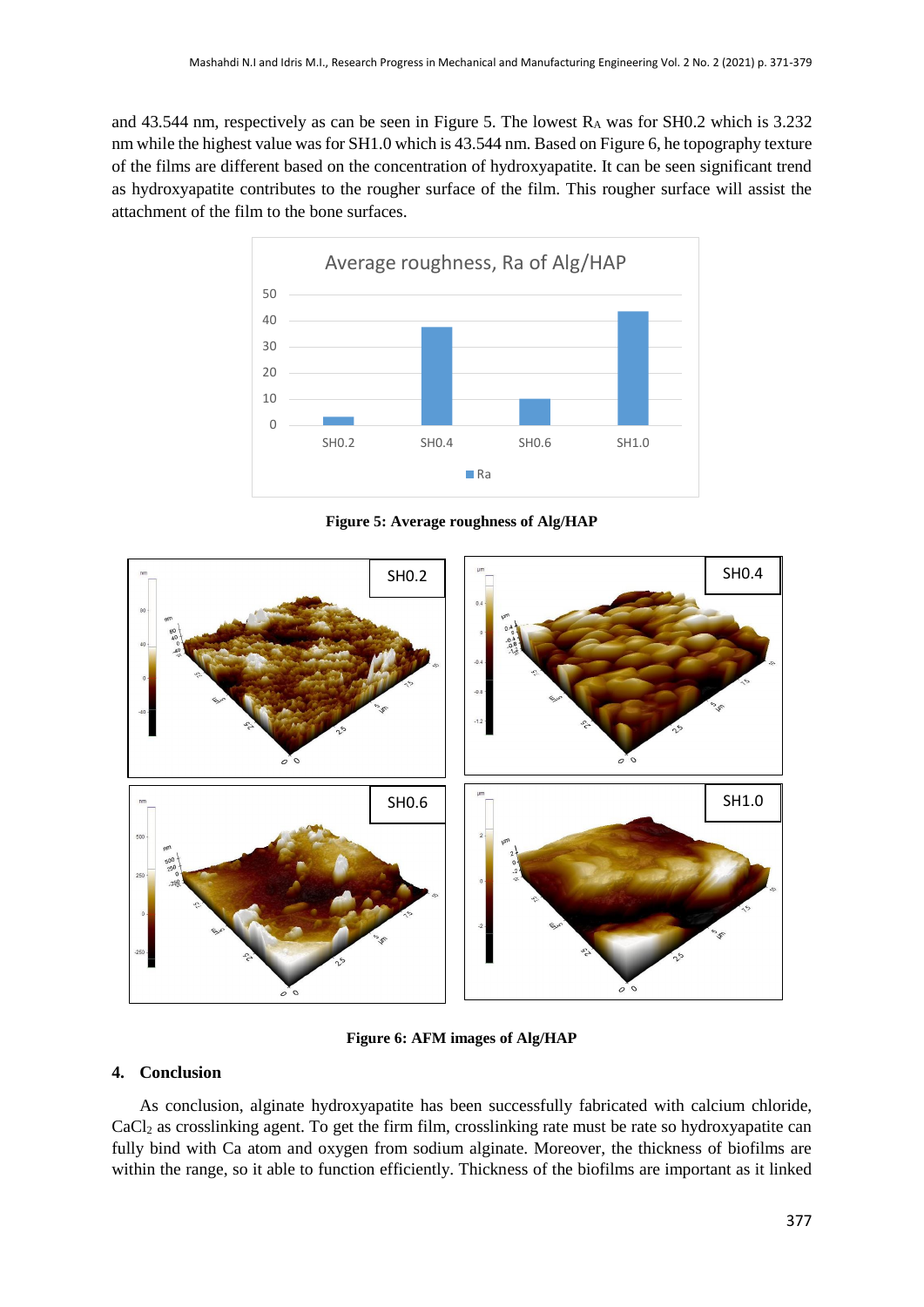with water flow and development age. The viscosity analysis displays that as the concentration of hydroxyapatite increases, the viscosity decreases. From FTIR analysis, it shows that sodium alginate and hydroxyapatite has been successfully mixed by using solution casting method. For the surface wettability, it does not show constant trend as the contact angle value fluctuate as the concentration of hydroxyapatite increases. It goes the same for surface roughness as well. Average roughness of Alg/HAP fluctuated as the concentration of hydroxyapatite increases so the roughness of the film depends on the composition of hydroxyapatite. The swelling test has been done for SH0.6, SH0.8 and SH1.0. SH0.6 burst after 30 minutes while SH0.8 and SH1.0 burst after 120 minutes. The average swelling percentage of SH0.8 is higher than SH1.0. Hence, alginate/hydroxyapatite biocomposite film has a potential to be used for tissue regeneration.

#### **Acknowledgement**

This research was made possible by funding from research grant under Fundamental Research Grant Scheme (FRGS/1/2018/STG07/UTHM/02/6) provided by the Ministry of Higher Education, Malaysia. The authors would also like to thank the Faculty of Mechanical and Manufacturing Engineering, Universiti Tun Hussein Onn Malaysia for its support.

#### **References**

- [1] Adhikari U, Rijal N P, Khanal S and Pai D 2016 Bioactive Materials Magnesium incorporated chitosan based scaffolds for tissue engineering applications *Bioact. Mater.* 1–8
- [2] Yong K and Mooney D J 2012 Progress in Polymer Science Alginate : Properties and biomedical applications *Prog. Polym. Sci.* **37** 106–26
- [3] Ahmad R, Mohd W, Wan F and Rahman R 2021 Alginate and alginate composites for biomedical applications *Asian J. Pharm. Sci.* 1–27
- [4] Haider A, Haider S, Han S and Kang I 2017 RSC Advances Recent advances in the synthesis, functionalization and biomedical applications of hydroxyapatite : *RSC Adv*. **7** 7442–58
- [5] Gomes D S, Santos A M C, Neves G A, Menezes R R, Grande C and Grande C 2019 A brief review on hydroxyapatite production and use in biomedicine ( Uma breve revisão sobre a obtenção de hidroxiapatita e aplicação na biomedicina ) **65** 282–302
- [6] Hecht H and Srebnik S 2016 Structural Characterization of Sodium Alginate and Calcium Alginate
- [7] Khorshid F A 2014 The Effect of the Medium Viscosity on the Cells Morphology in Reaction of Cells The Effect of the Medium Viscosity on the Cells Morphology in Reaction of Cells to Topography- I
- [8] Suarez C, Piculell M, Modin O, Langenheder S and Persson F 2019 Thickness determines microbial community structure and function in nitrifying biofilms via deterministic assembly *Sci. Rep.* 1–10
- [9] Türe H 2018 Characterization of hydroxyapatite-containing alginate-gelatin composite films as potential wound dressing *Int. J. Biol. Macromol.*